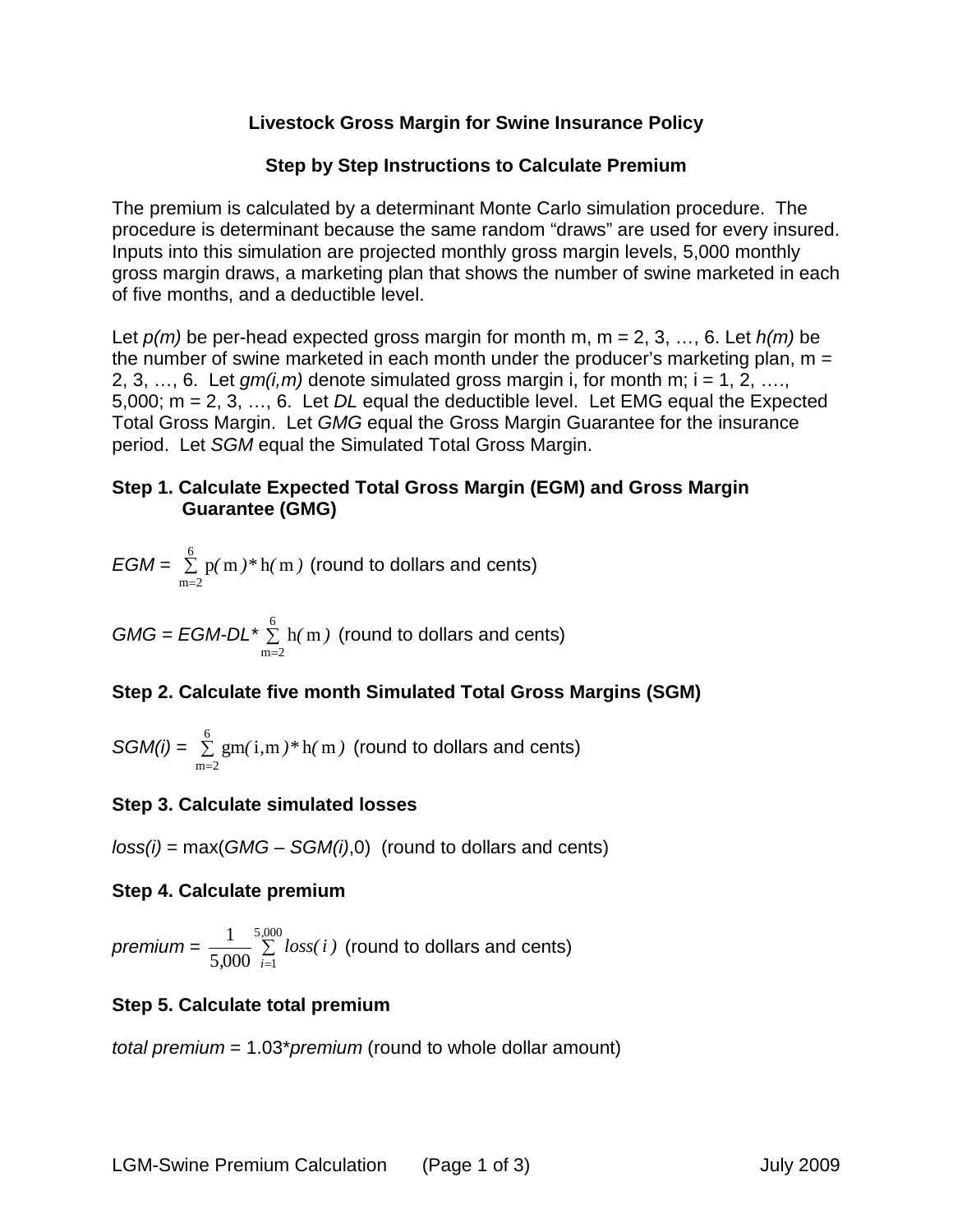# **Worked Example of Premium Calculation**

Here are the data for the worked example for a February to July insurance period. The deductible level used is \$0.00.

| Expected Gross Margins (\$/head) |       |       |       |       |
|----------------------------------|-------|-------|-------|-------|
| March                            | April | May   | June  | July  |
| p(2)                             | p(3)  | p(4)  | p(5)  | p(6)  |
| 71 12                            | 71.62 | 78.05 | 84.59 | 81.30 |

| Marketing Plan: Number of Insured Swine |       |      |      |      |
|-----------------------------------------|-------|------|------|------|
| March                                   | April | May  | June | July |
| h(2)                                    | H(3)  | h(4) | h(5) | h(6) |
|                                         | 500   |      | 500  | 1000 |

#### First 10 rows of Simulated Gross Margins (\$/head)

| March | April | May    | June   | July   |
|-------|-------|--------|--------|--------|
| 59.52 | 52.88 | 51.77  | 50.70  | 48.96  |
| 68.28 | 66.00 | 71.81  | 77.43  | 83.79  |
| 69.32 | 66.71 | 79.93  | 91.78  | 88.63  |
| 64.22 | 59.75 | 62.47  | 64.16  | 50.49  |
| 80.03 | 83.89 | 87.21  | 88.68  | 87.51  |
| 73.43 | 73.07 | 73.17  | 72.67  | 63.89  |
| 79.34 | 81.43 | 92.71  | 103.79 | 84.08  |
| 76.74 | 83.91 | 89.13  | 93.55  | 102.41 |
| 79.92 | 85.15 | 91.56  | 96.98  | 88.15  |
| 81.92 | 91.53 | 100.49 | 109.15 | 103.91 |

### **Step 1. Calculate Expected Total Gross Margin and Gross Margin Guarantee**

*EGM* = 71.12 \* 0 + 71.62 \* 500 + 78.05 \* 0 + 84.59 \* 500 + 81.30 \* 1000

 $= 159,405.00$ 

 $GMG = 159,405.00 - 0.00 * (0 + 500 + 0 + 500 + 1000) = 159,405.00$